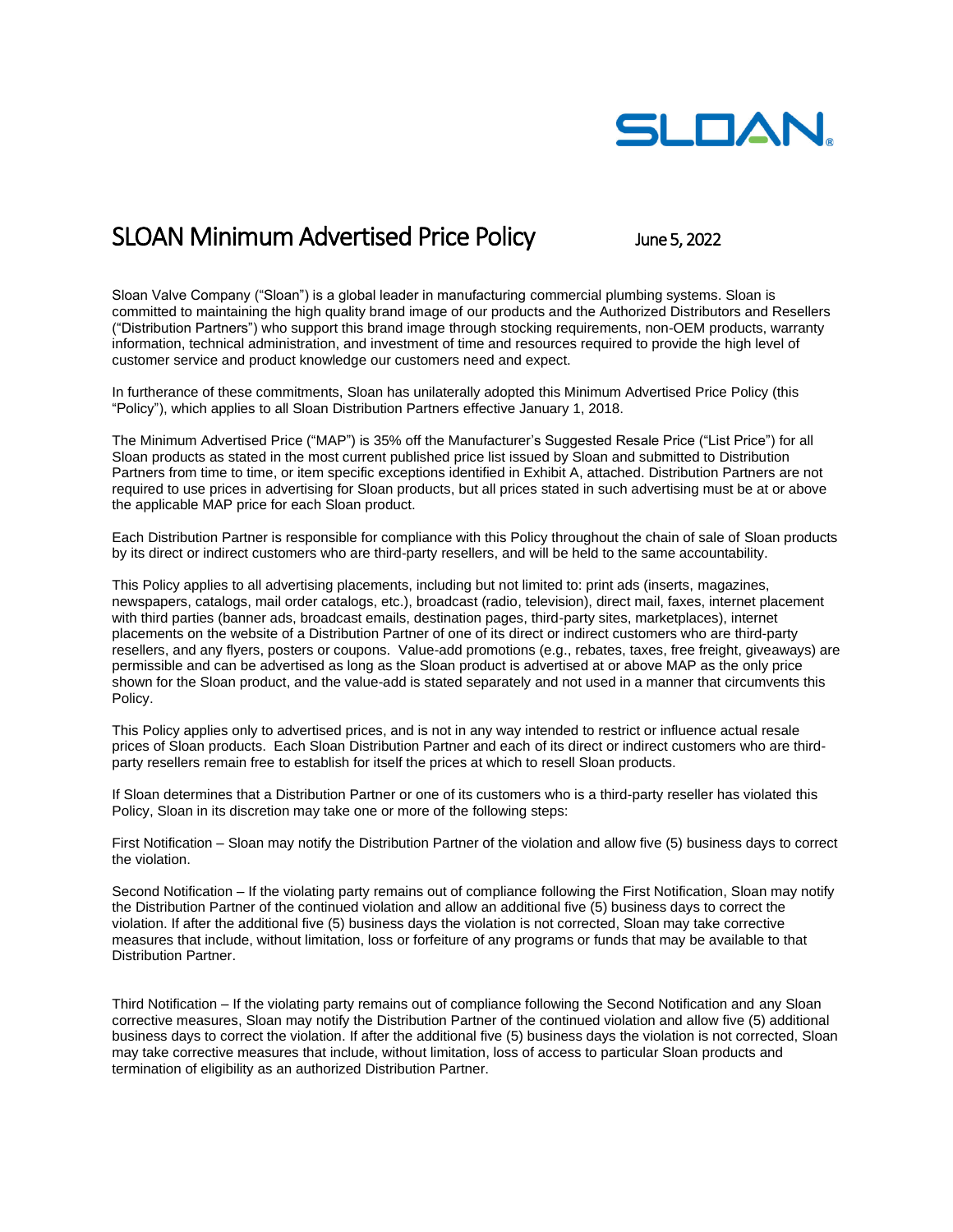Sloan is adopting this Policy as its own unilateral policy. Sloan will determine in its sole discretion whether a Sloan Distribution Partner is in violation of this Policy, and what corrective measures if any to take for violations and communicating such decisions. Sloan will take these actions independently and without reference to or input from any other Distribution Partner or outside party. Sloan will not respond to communications about other Distribution Partners or their direct or indirect customers who are third-party resellers who are advertising Sloan products in violation of this Policy.

The MAP Administrator is solely responsible for and authorized to determine whether a violation has occurred, what appropriate steps shall be taken, and sending and receiving communications regarding this Policy. All inquiries and questions about this Policy should be directed to the following email address:

## [MAPPAdministrator@sloan.com](mailto:MAPPAdministrator@sloan.com)

Other Sloan employees and sales representatives have no authority to modify or grant exemptions to this Policy, or to have communications regarding violations with any Distribution Partner or their direct or indirect customers who are third-party resellers.

This Policy should in no way be considered an agreement between or among Sloan, any Distribution Partner, or any of its direct or indirect customers who are third-party resellers. This Policy is non-negotiable and will not be altered for any Distribution Partner. Sloan reserves the right to modify, suspend or cancel this Minimum Advertised Price Policy, in whole or in part, at any time and for any reason.

## Exhibit A – Minimum Advertised Price Specific Exceptions

| <b>Item</b> | <b>Description</b>                        | 6.5.22<br><b>List Price</b> | 6.5.22<br><b>MAP</b> |
|-------------|-------------------------------------------|-----------------------------|----------------------|
| 3080153     | REGAL 110<br>XL                           | \$238.00                    | \$119.00             |
| 3080053     | REGAL 111<br>XL                           | \$238.00                    | \$119.00             |
| 3080050     | REGAL 111-1.28 XL                         | \$238.00                    | \$119.00             |
| 3082653     | REGAL 186<br>XL                           | \$238.00                    | \$119.00             |
| 3082675     | <b>REGAL 186-1</b><br>XL                  | \$238.00                    | \$119.00             |
| 3982628     | REGAL 186-0.5 XL                          | \$238.00                    | \$119.00             |
| 3325500     | EBV500A SINGLE FLUSH SIDE MOUNT           | \$366.85                    | \$171.99             |
| 0325105     | EBV89A-M SENS ASM H.OPENING-CLOSET METAL  | \$421.65                    | \$210.83             |
| 3301120     | A1037A-BX DUAL FLTR DIAP KT 1.5 UR BOXED  | \$61.55                     | \$30.78              |
| 3301121     | A1038A-BX DUAL FLTR DIAP KT 3.5 CL BOXED  | \$61.55                     | \$30.78              |
| 3301122     | A1041A-BX DUAL FLTR DIAP KT 1.6 CL BOXED  | \$61.55                     | \$30.78              |
| 3301123     | A1042A-BX DUAL FLTR DIAP KT 1.0 UR BOXED  | \$61.55                     | \$30.78              |
| 3301124     | A1043A-BX DUAL FLTR DIAP KT 0.5 UR BOXED  | \$61.55                     | \$30.78              |
| 3301125     | A1044A-BX DUAL FLTR DIAP KT 2.4 CL BOXED  | \$61.55                     | \$30.78              |
| 3301119     | A1045A-BX DUAL FLTR DIAP KT 1.28 CL BOXED | \$61.55                     | \$30.78              |
| 3301142     | A1047A-BX DUAL FLTR DIAP KT 0.25 UR BOXED | \$61.55                     | \$30.78              |
| 3301143     | A1050A-BX DUAL FLTR DIAP KT 1.25 UR BOXED | \$61.55                     | \$30.78              |
| 3301150     | A1101A-BX REBUILD KT 1.6 CL EXPS BOXED    | \$72.40                     | \$36.20              |
| 3301151     | A1102A-BX REBUILD KT 3.5 CL EXPS BOXED    | \$72.40                     | \$36.20              |
| 3301152     | A1103A-BX REBUILD KT 2.4 CL EXPS BOXED    | \$72.40                     | \$36.20              |
| 3301157     | A1104A-BX REBUILD KT 1.28 CL EXPS BOXED   | \$72.40                     | \$36.20              |